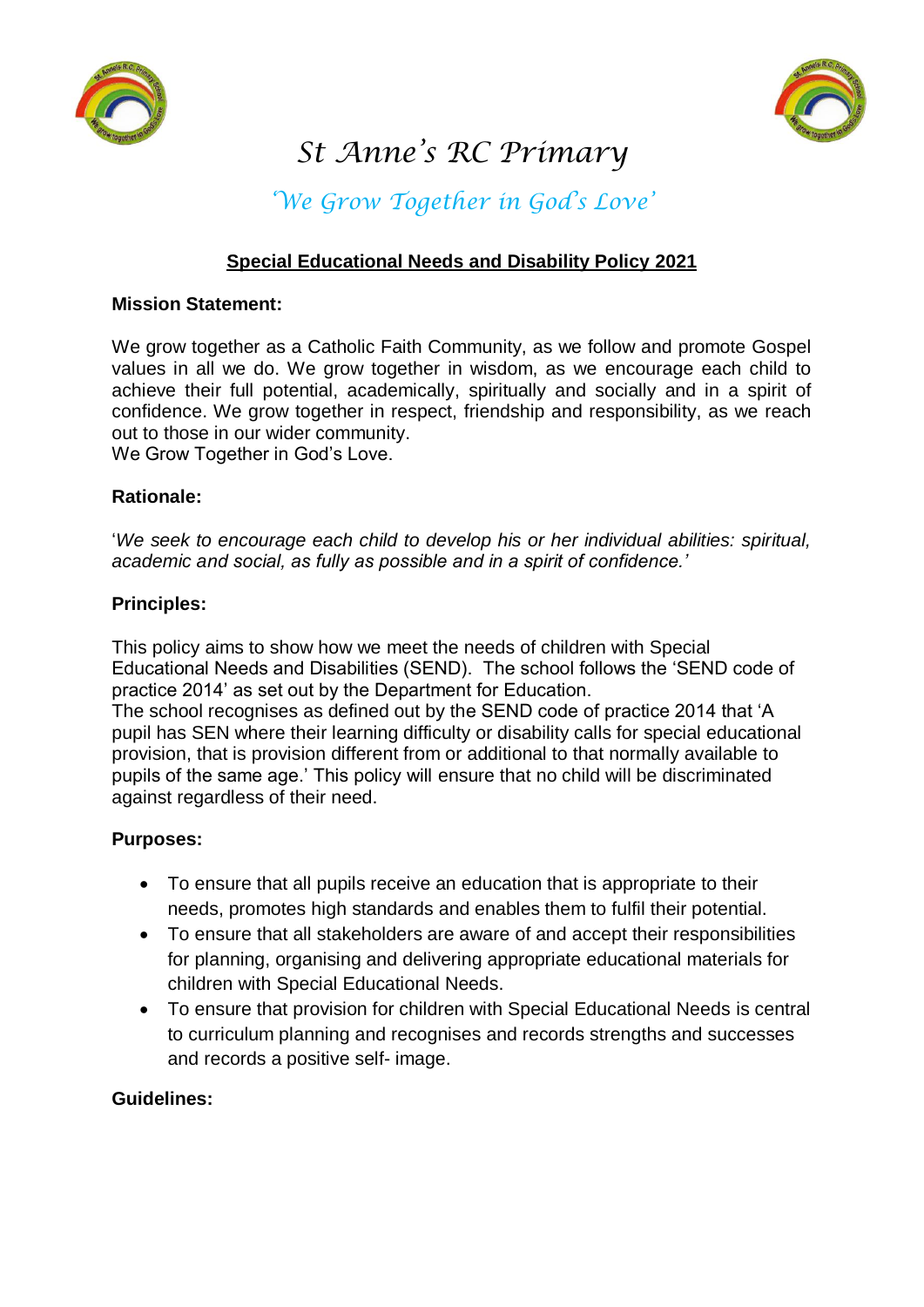- The Senior Leadership Team (SLT) will review the procedures and practices in school as part of the ongoing self-evaluation process and ensure all children receive their entitlement to a broad and balanced curriculum.
- The class teachers are directly responsible and accountable for all pupils in their class, even when pupils are receiving support from a teaching assistant or other specialist staff within or outside of the classroom.
- The responsibility and accountability for the progress and development of pupils with SEN lies with the class teacher.
- The Special Educational Needs Co-ordinator (SENCO) will establish a structured approach to the identification of SEN.
- The SENCO will demonstrate an ambitious vision and plan of action for the continual improvement of SEND provision.
- The SENCO will ensure the graduated approach of 'assess, plan, do, review' is embedded into the school's practice to identify needs.
- The SENCO will be responsible for requesting advice from professional services and involving the Local Authority.
- The SENCO will identify training needs of staff and provide appropriate training and support.
- The child and the family are at the heart of the graduated approach.
- All those who teach and support pupils with SEN have the highest aspirations for them.
- Parents will be informed by the class teacher if their child is raised as a cause for concern
- Parents will be asked to sign a consent form as soon as the child is placed at SEN Support Level to enable access to outside agencies.
- A flexible approach will be applied to target children with SEND including a variety of interventions. This includes in class support and short term withdrawal on an individual and group basis.
- Strong parental partnerships are encouraged to enable children and young people with SEND to achieve their full potential.
- Parents will be informed of progress through discussions with the class teacher.
- Parents of those children with Education, Health and Care Plans (EHCP) will be invited to termly Person Centred Planning (PCP) meetings with the class teacher, SENCO, support staff and outside agencies involved with supporting the child. Parents will be informed of these meetings via letter.
- The positive achievement of pupils with SEND is to be recognised.
- Children with an EHCP will continue to have access to the whole curriculum unless an exemption has been made and agreed by professionals. This should also be reflected in the child's ECHP.